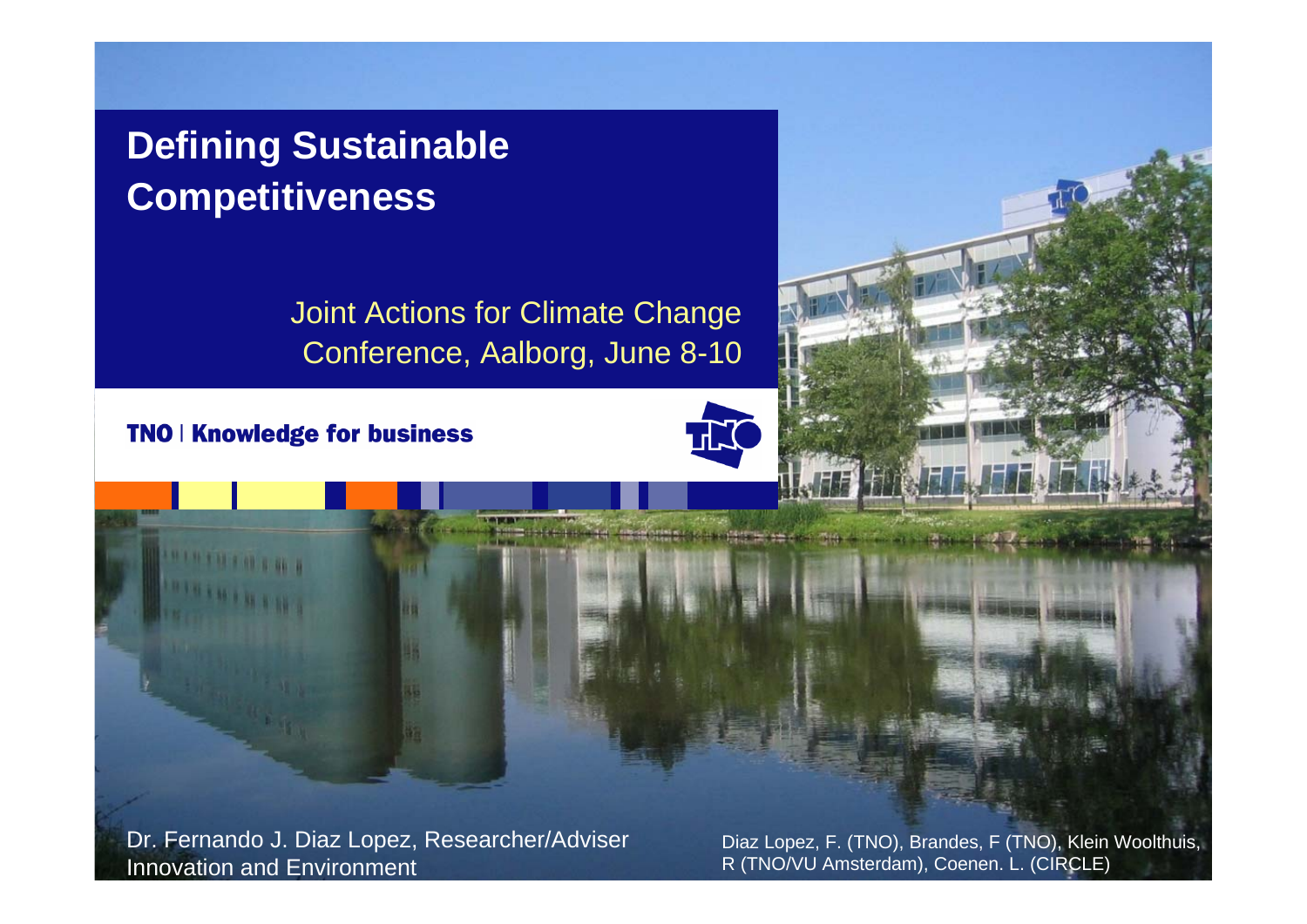# **Overview of the presentation**

- 1. Rationale of the problem
- 2. Definitional and use problems of S & C
- 3. Current definitions are limited
- 4. Contribution of business literature (resource-based view of the firm)
- 5. Towards a premier definition and research agenda

ш

H

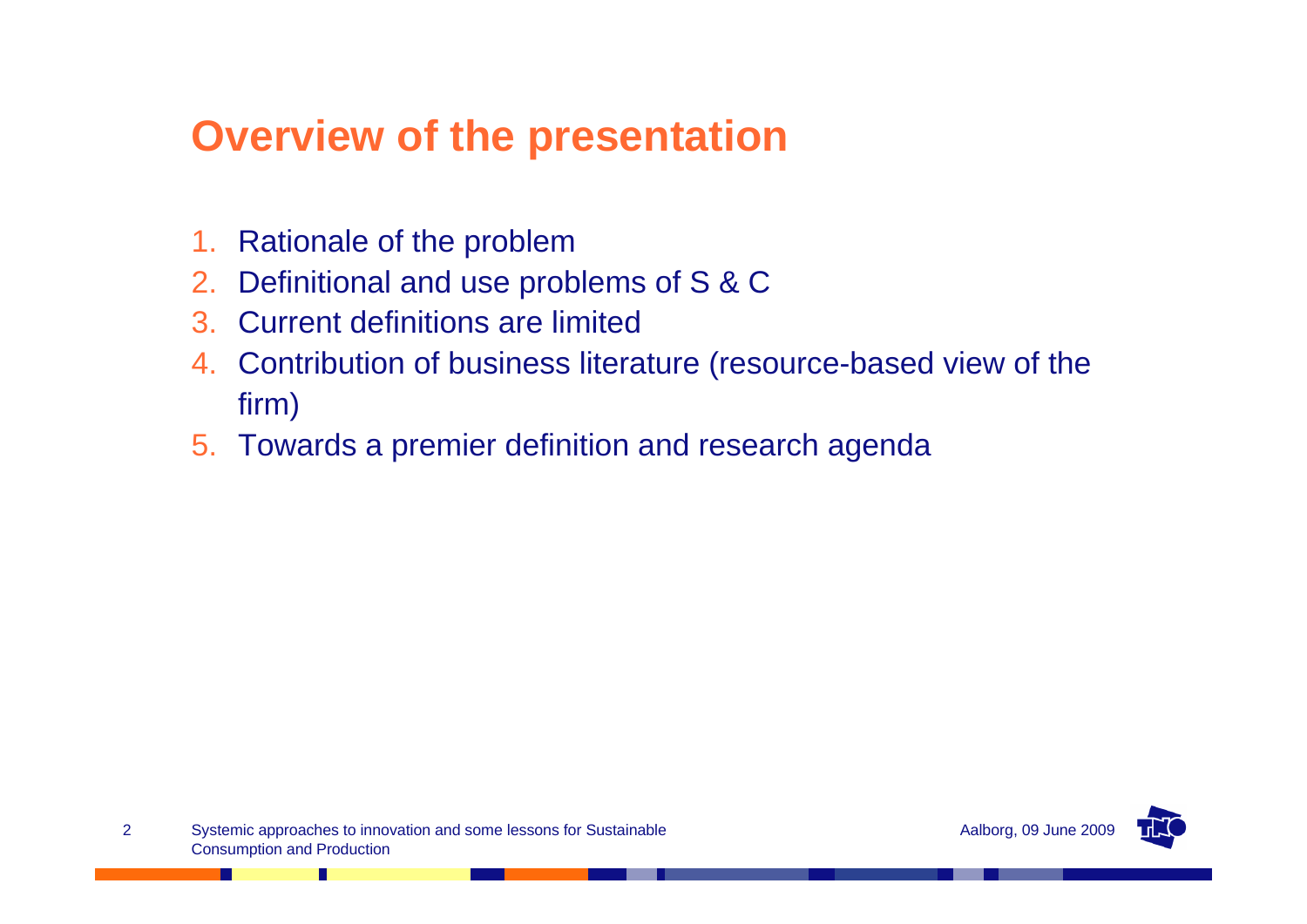## What is creating the fuzz?

- Extreme popularisation of terms: sustainability and competitiveness
- Terms are usually ill-defined (or misused) --- firm level
- Notions related to sustainable and competitive can be found almost everywhere --- However, little rigour can be identified







- What is poorly defined, is likely to be badly measured
- Bad measures have consequences for strategy & policy advise
- Systemic approaches to innovation and some lessons for Sustainable **A**alborg, 09 June 2009 Consumption and Production

п

3

ш



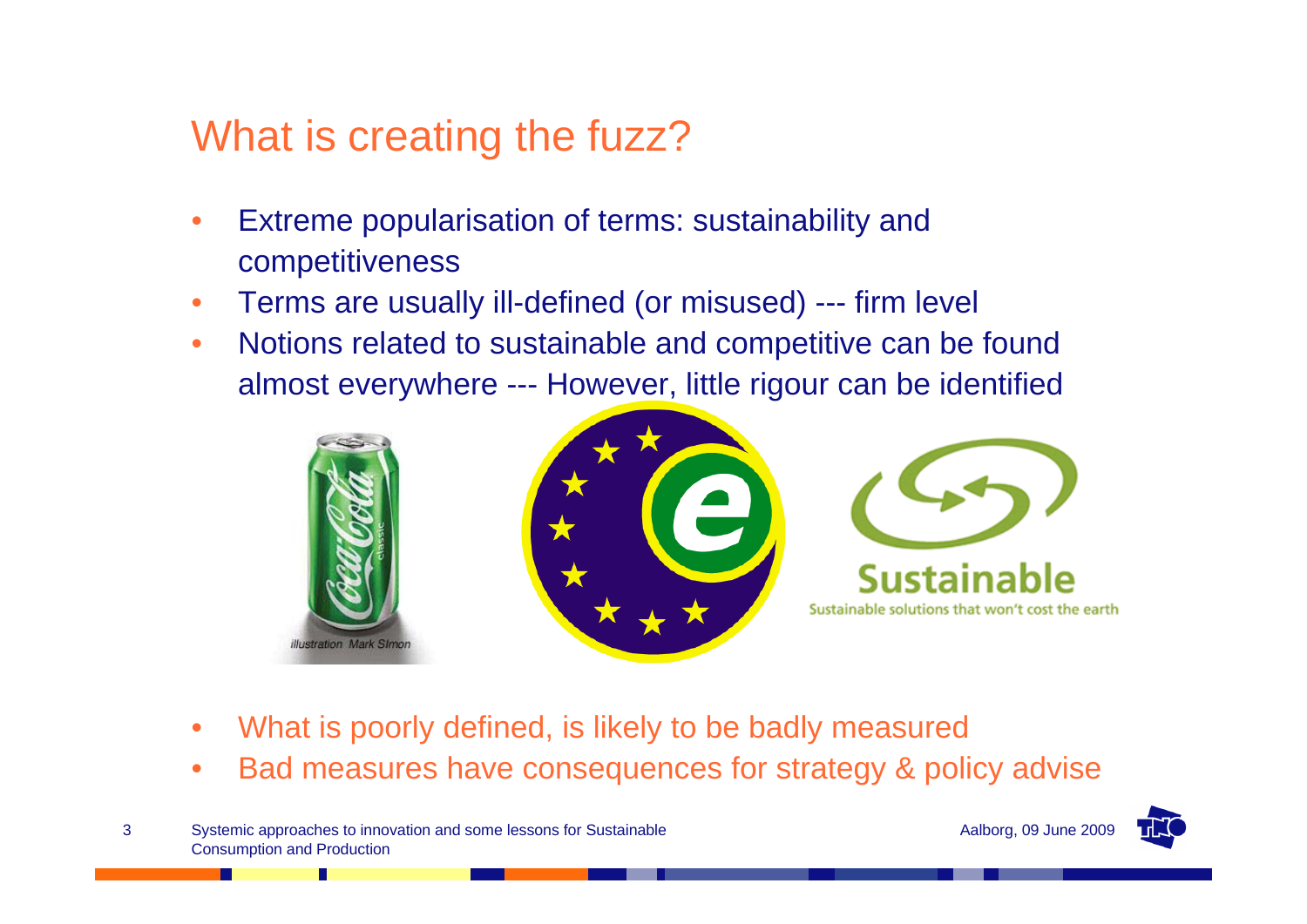### **Sustainability & competitiveness: ill and fuzzy notions**

Dictionary's definitions:

- **Competitive:** of good enough value to be successful against commercial rivals [*Competitiveness* is used as a noun]
- **Sustain:** to maintain or continue for a period of time
- **Sustainable:** capable of being sustained. (Of economic development or energy sources) capable of being maintained at a steady level without exhausting natural resources or causing ecological damage: *sustainable development*



*Mr. Leprechaun*

• [*Sustainability* is used as a noun]



п

ш

4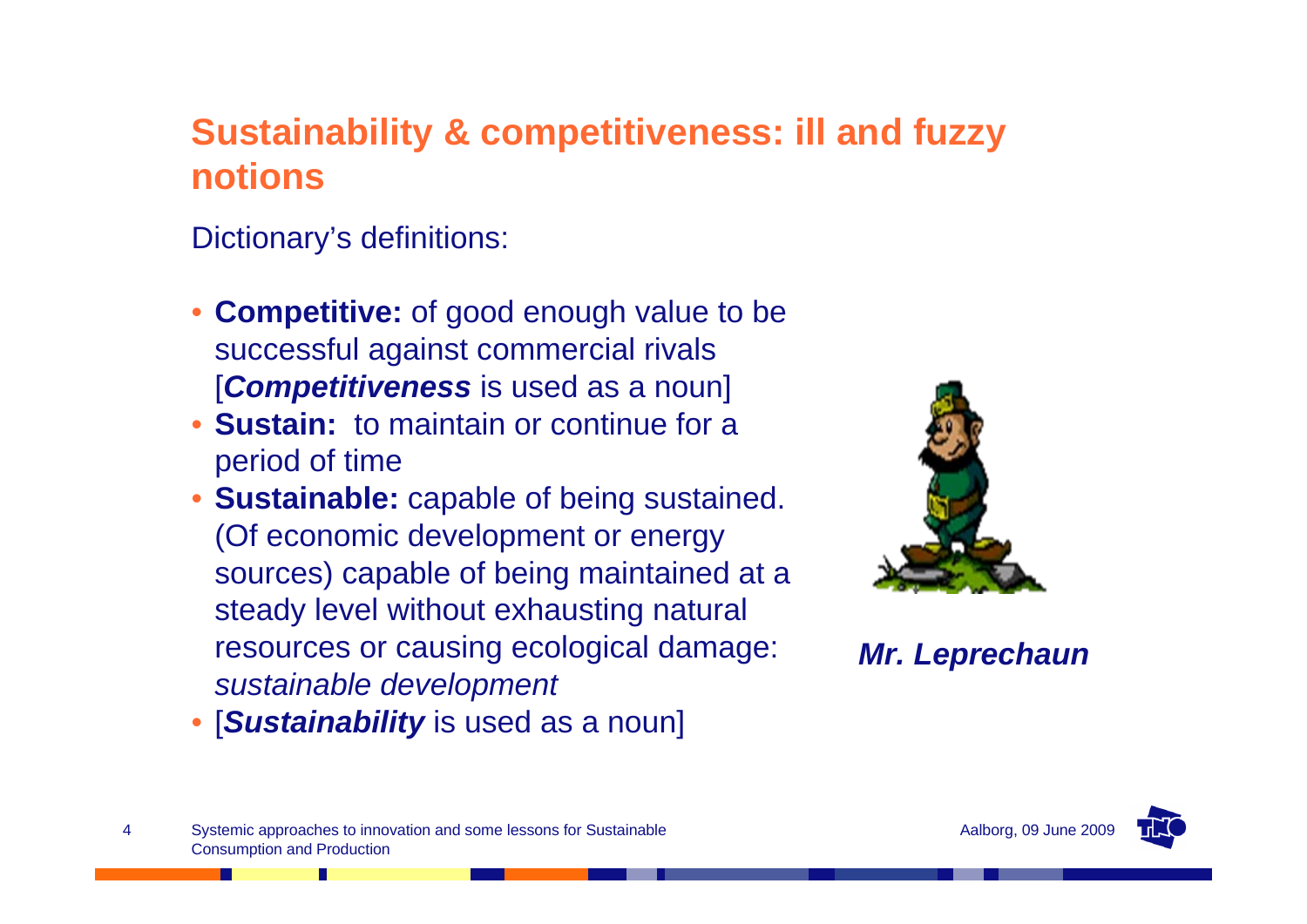# Elusive terms with different levels/contexts

• Sustainable (...) • Competitive (...)







Systemic approaches to innovation and some lessons for Sustainable Aalborg, 09 June 2009 Consumption and Production

П

ш

5

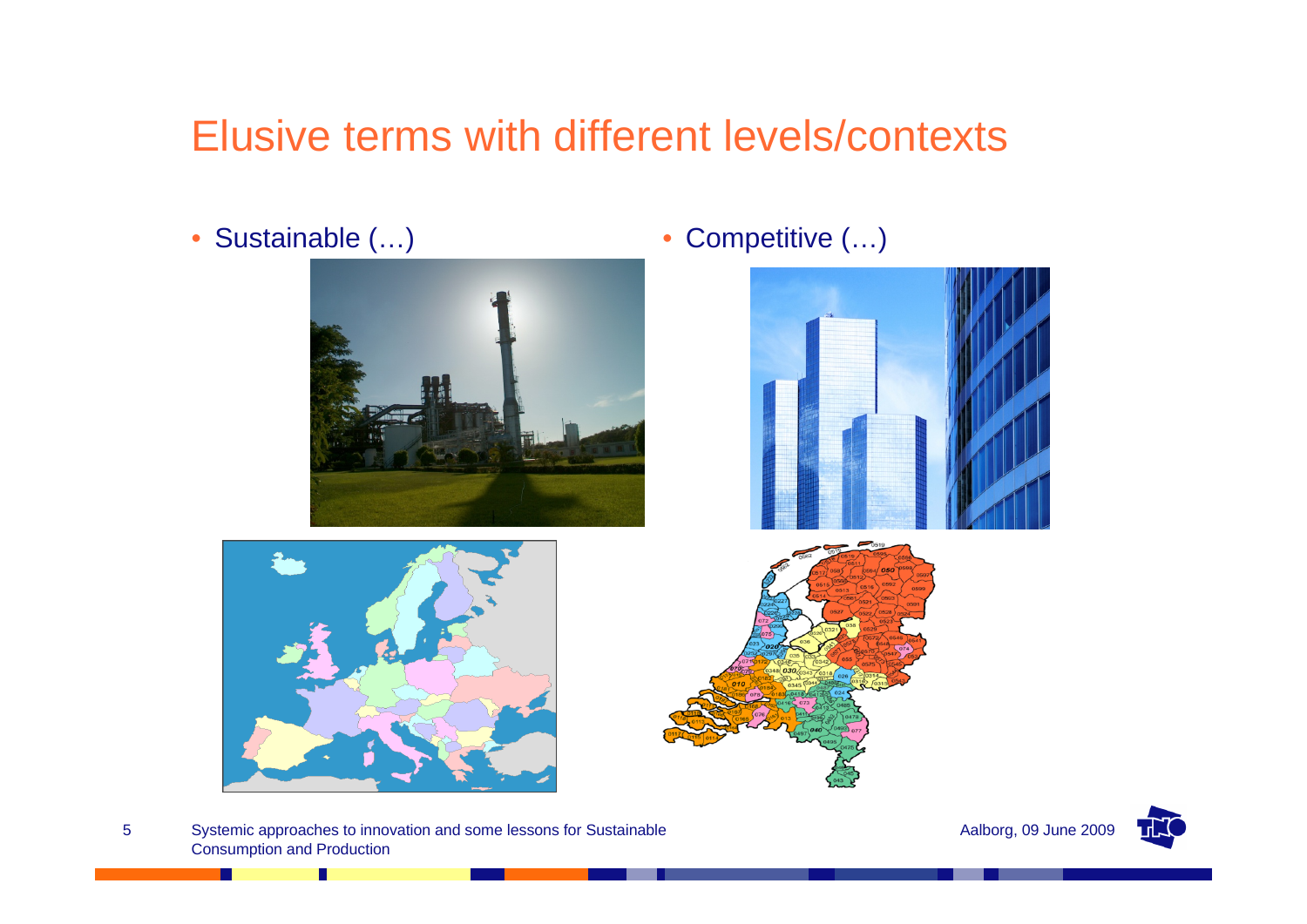#### State of the art: a number of related definitions, 2 SC definitions - none is academic

- **Related terms:**
- 1. Sustainable Competitive Advantage
- 2. Sustained competitive advantage
- 3. Corporate citizenship
- 4. Corporate sustainability
- 5. Eco-efficiency

6

- 6. Sustainable supply chain management
- 7. Enterprise resilience

*Weiss 1993: [sustainable competitiveness], "which combines the interests that underlie sustainable development and international competitiveness, puts environmental protection and methods that facilitate economic growth under a common umbrella"*

Nova Scotia Region (2003) 'sustainable competitiveness' was related to: *"economic growth activities that enhance and restore the health of natural and social systems upon which present and future economic growth depends while, under fair market conditions, producing goods and services that meet the test of international markets and maintain and expand the real income of all its citizens"*

Systemic approaches to innovation and some lessons for Sustainable **A**alborg, 09 June 2009 Consumption and Production

п

. .

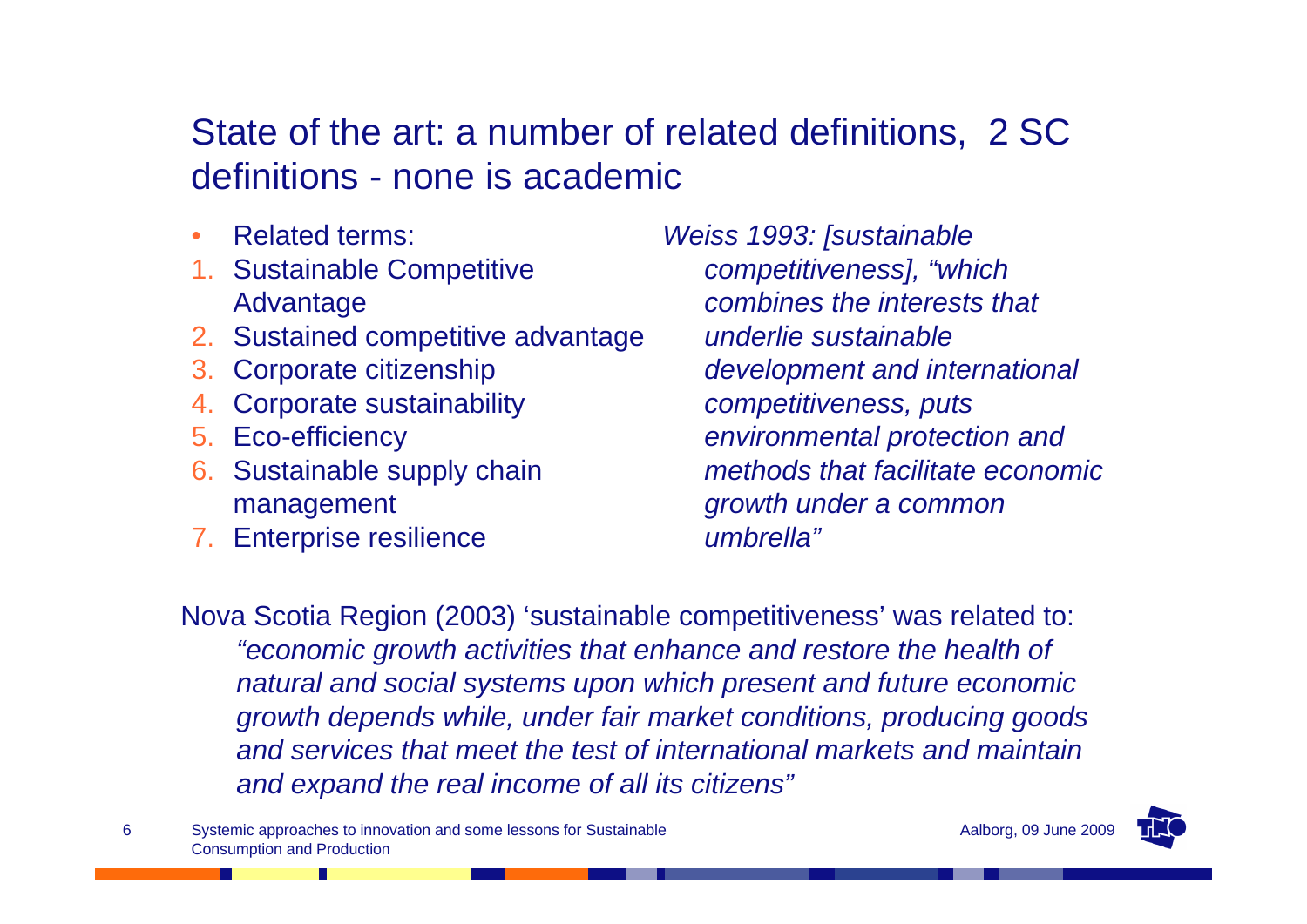### Resource-based view of the firm

- Theory that complements the study of economic value creation and competitive advantages
- Analyses profitable firms not because they incur in strategic investments, but because they have lower costs, higher quality and performance
- Firms are owners of uncommon firm-specific resources, capabilities and competences (RCC) that are difficult to imitate
- Contributions of Hart (1995), use of RCC for linking sustainable value and competitive advantages

**Nonetheless, this theory has shortcomings (see last slide)** 

Systemic approaches to innovation and some lessons for Sustainable **A**alborg, 09 June 2009 Consumption and Production

ш

7

H

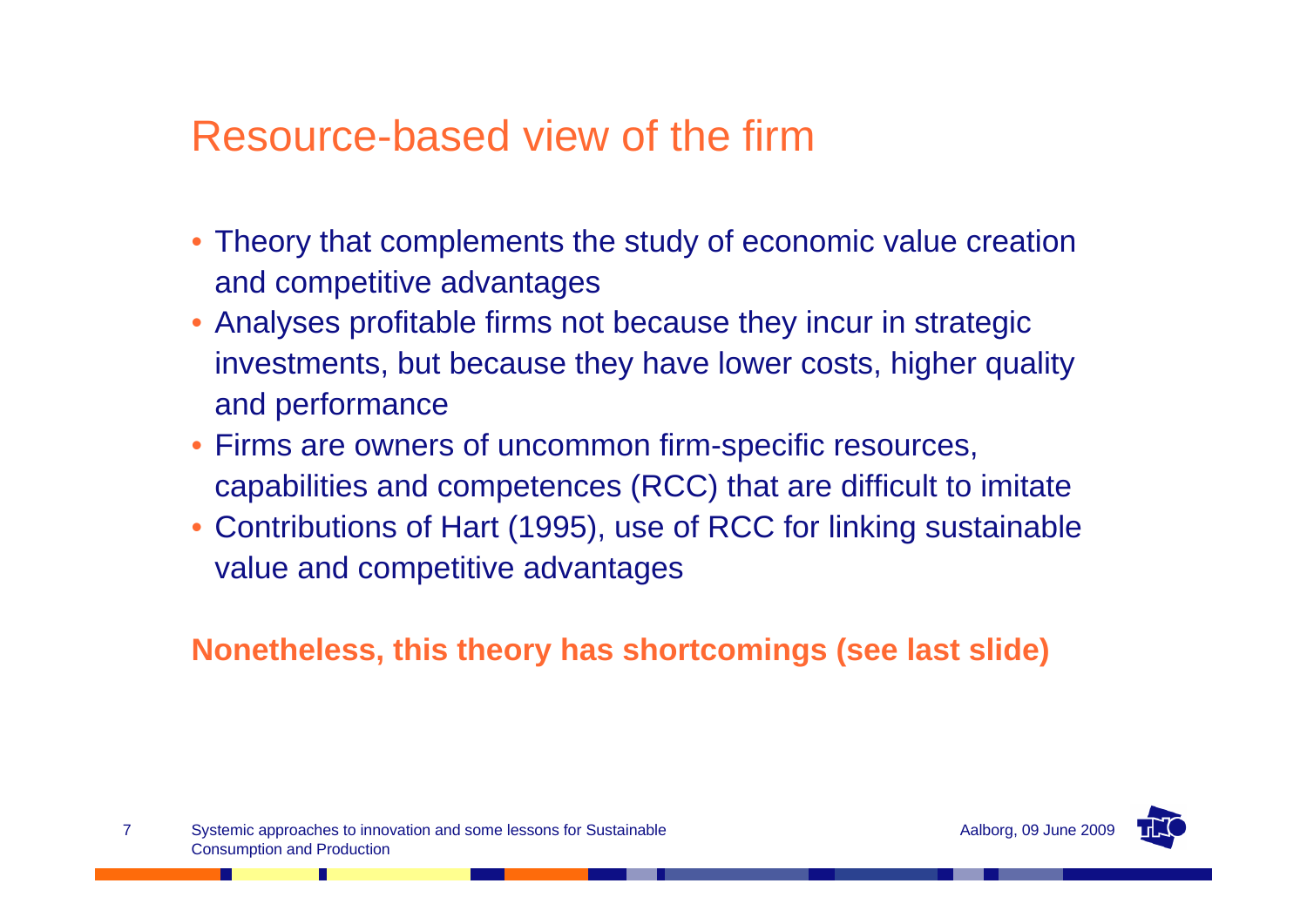### Preparing the ground: current definitions/ notions (sust & comp)

- The notion of competitiveness is already associated with the notion of *sustaining*
- *Sustainability has been associated to fulfilling a long term-sustained condition*
- *There is the possibility to understand the term 'sustainability' as the incorporation of sustainable development pillars into the business strategy of a firm.*
- *Yet, the above does not explicitly leads to become a 'sustainable firm'*
- *The number of studies highlighting the benefits of incorporating sustainability strategies into business management has skyrocketed*
- *The competitive view of sustainability (or sustainability gains as a source of competitiveness) has also gained adepts among the business circle*
- *For 'not-in-the-Fortune500 list' firms the situation may differ, depending on their entrepreneurial focus*
- *There seems to be a conflict between corporate environmentalism, economic growth and sustainability*



Ш

H

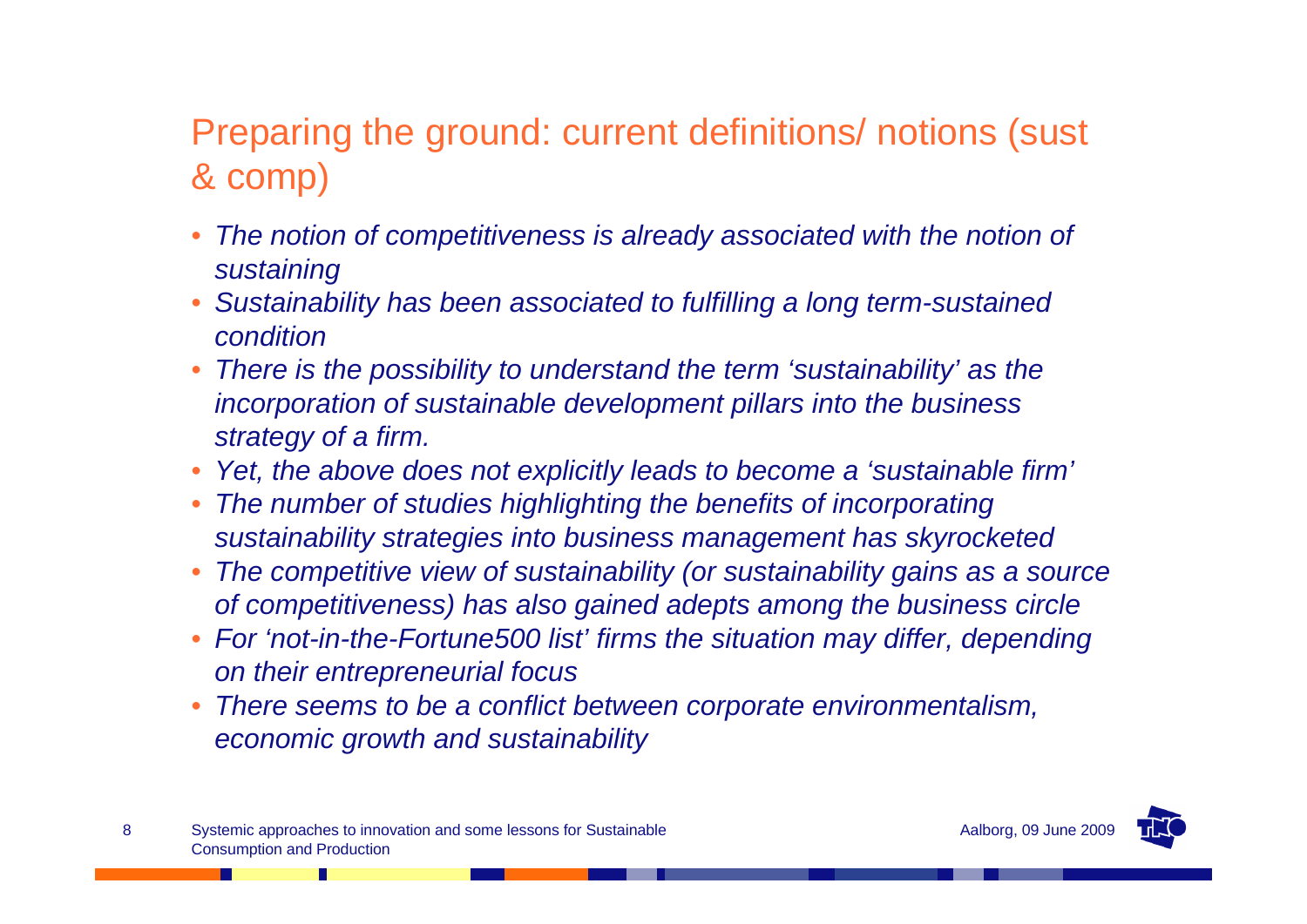# A premier definition?

*Sustainable competitiveness* can be understood as: **…the development and deployment of firm's resources and capabilities used for long term strategies and practices for competitive advantage, well-being, growth and profitability via innovation – ideally for carbon footprint reduction; where the incorporation of the sustainability dimensions is deeply rooted into the firm's vision and strategy, generating both stakeholder and shareholder value.**



Systemic approaches to innovation and some lessons for Sustainable **A**alborg, 09 June 2009 Consumption and Production

9